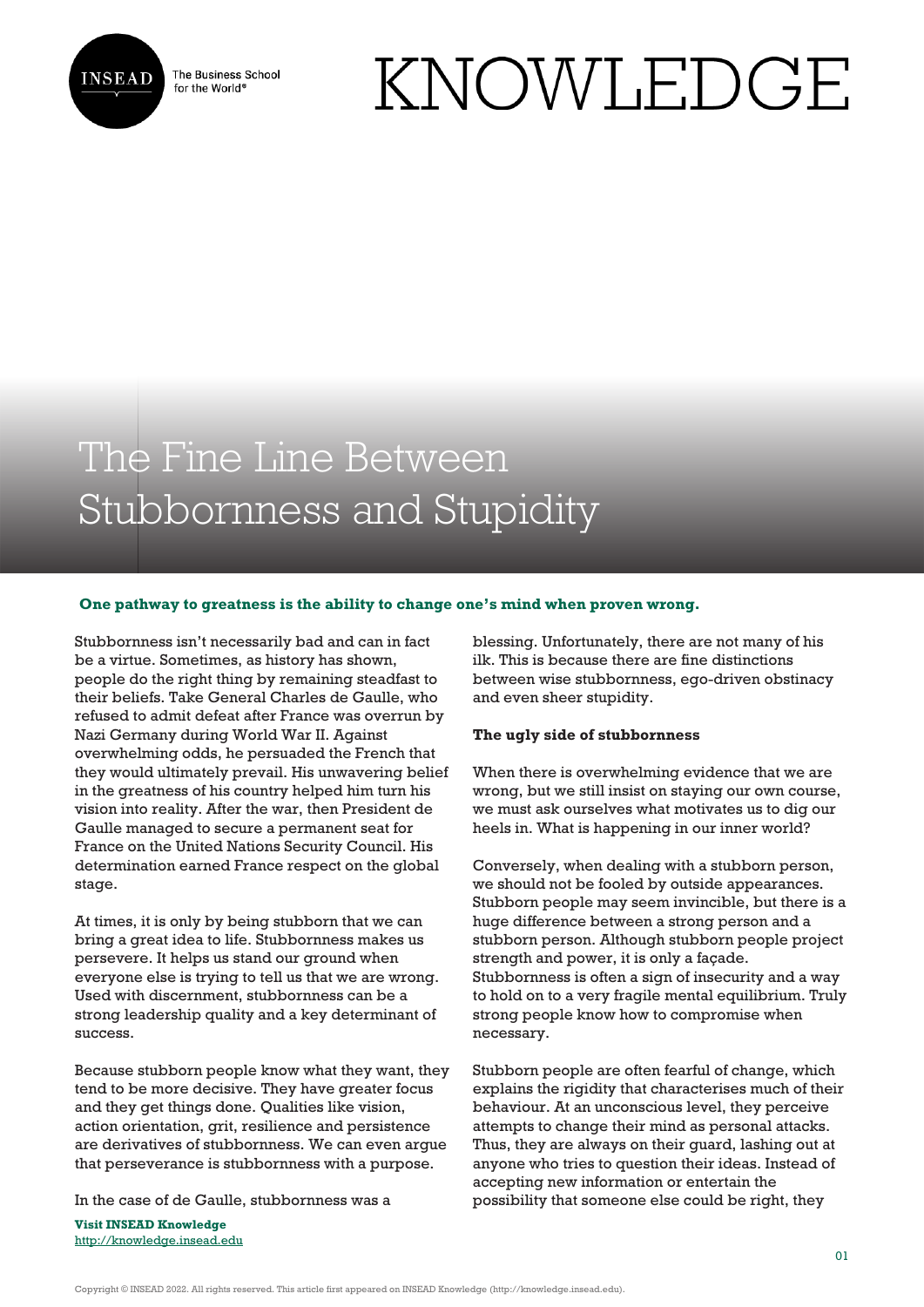prefer to argue their original point of view. Their insecurities make them ideal candidates for confirmation bias, i.e. the tendency to process information in ways that prop up one's belief system.

# **Transforming stubbornness into dogma**

Stubbornness also touches on the dynamics of power. When stubborn people perceive a threat to their dignity, honour or pride, they may resort to power games in which there can only be winners and losers. The idea that guides them is that, "If I'm not stubborn, people will walk all over me." But stubbornness soon becomes a self-defeating exercise.

Another characteristic of stubborn people is their tendency to categorise people as "good" or "bad," depending on whether they agree with their ideas. With a preference for simplistic, black-and-white thinking, devoid of uncertainty or disagreement, they are often prejudiced and resort to stereotyping.

Given stubborn people's closed-mindedness, this behaviour pattern comes to full fruition when it involves religions, ideologies, political philosophies or economics. Embedded opinions in these areas are the hardest to change, as they are more subject to personal judgment and idiosyncratic interpretation. One can just think about Brexit, an issue around which political and economic ideologies have trumped reason.

# **Dealing with stubborn people**

Because stubbornness contributes to interpersonal conflict, stubborn people sometimes see a need to change. In most instances, trying to change by themselves will be hard. If they do seek help – whether from a significant other, family member, friend, colleague or professional advisor – this individual had better possess a generous dose of empathy.

The first step is to understand the story behind the stubbornness. This involves uncovering some of the experiences that led to this maladaptive behaviour. Stubbornness often arises as a survival mechanism.

Given stubborn people's instinctive fear of being controlled by others, helpers must tread lightly. They need to go with the flow and control any impulse to move directly against the defences of the stubborn person. Instead, they should practise a form of emotional judo. Whatever resistances stubborn people put up – and however irritating they may be – helpers should try to remain empathic. Arguing with stubborn people will not pay off.

Helpers must be extremely careful not only about *what* to say but also *when* to say it. When the time is right to present a different opinion, it should be done very respectfully. If this emotional judo is done correctly, stubborn people may consider the other point of view, even though they may initially reject it. Most importantly, helpers need to understand that for stubborn people to change, they must believe the change is their own idea.

# **No quick-fix**

People can only change if they are prepared to explore why they do what they do and discover different ways to deal with life. Stubborn people will profit from becoming more aware of the underlying issues behind their compulsion to be right. Through psychotherapy or coaching, they may come to recognise how their inadequacy-fuelled rigidity has complicated their lives.

Gradually, they may discover that their need for argument and conflict is abating. They may learn to appreciate the value of looking at issues from different perspectives; they may even start to appreciate ambiguity. They may slowly unlearn old defence mechanisms and replace them with more constructive ones.

Developing a more stable sense of self-worth is never a quick fix. The hope is, however, that stubborn people will realise that although the world is full of individuals who think they are right, an individual's strength and pathway to greatness is the ability to admit fault when a wrong decision has been made.

Without reflection, stubbornness is nothing more than plain stupidity.

*[Manfred Kets de Vries](https://www.insead.edu/faculty-research/faculty/manfred-f-r-kets-de-vries) is the Distinguished Clinical Professor of Leadership Development & Organisational Change at INSEAD and the Raoul de Vitry d'Avaucourt Chaired Professor of Leadership Development, Emeritus. He is the founder of INSEAD's [Global Leadership Centre](http://centres.insead.edu/global-leadership/) and the Programme Director of [The Challenge of](http://executive-education.insead.edu/challenge_leadership) [Leadership](http://executive-education.insead.edu/challenge_leadership), one of INSEAD's top Executive Education programmes.*

*Professor Kets de Vries's most recent books are:* **[You](https://www.amazon.com/Will-Meet-Tall-Dark-Stranger/dp/1137562668) [Will Meet a Tall, Dark Stranger: Executive](https://www.amazon.com/Will-Meet-Tall-Dark-Stranger/dp/1137562668) [Coaching Challenges](https://www.amazon.com/Will-Meet-Tall-Dark-Stranger/dp/1137562668)***;* **[Telling Fairy Tales in the](https://www.amazon.com/Telling-Fairy-Tales-Boardroom-Organization/dp/1137562722) [Boardroom: How to Make Sure Your](https://www.amazon.com/Telling-Fairy-Tales-Boardroom-Organization/dp/1137562722) [Organisation Lives Happily Ever After](https://www.amazon.com/Telling-Fairy-Tales-Boardroom-Organization/dp/1137562722)***; and* **[Riding the Leadership Rollercoaster: An](https://www.amazon.com/Riding-Leadership-Rollercoaster-observers-guide/dp/3319451618) [Observer's Guide](https://www.amazon.com/Riding-Leadership-Rollercoaster-observers-guide/dp/3319451618)***. A new book will appear this year:* Down the Rabbit Hole of Leadership: Leadership Pathology of Everyday Life.

*Follow INSEAD Knowledge on [Twitter](http://www.twitter.com/inseadknowledge) and [Facebook](http://www.facebook.com/Knowledge.insead)*.

**Visit INSEAD Knowledge** <http://knowledge.insead.edu>

Copyright © INSEAD 2022. All rights reserved. This article first appeared on INSEAD Knowledge (http://knowledge.insead.edu).